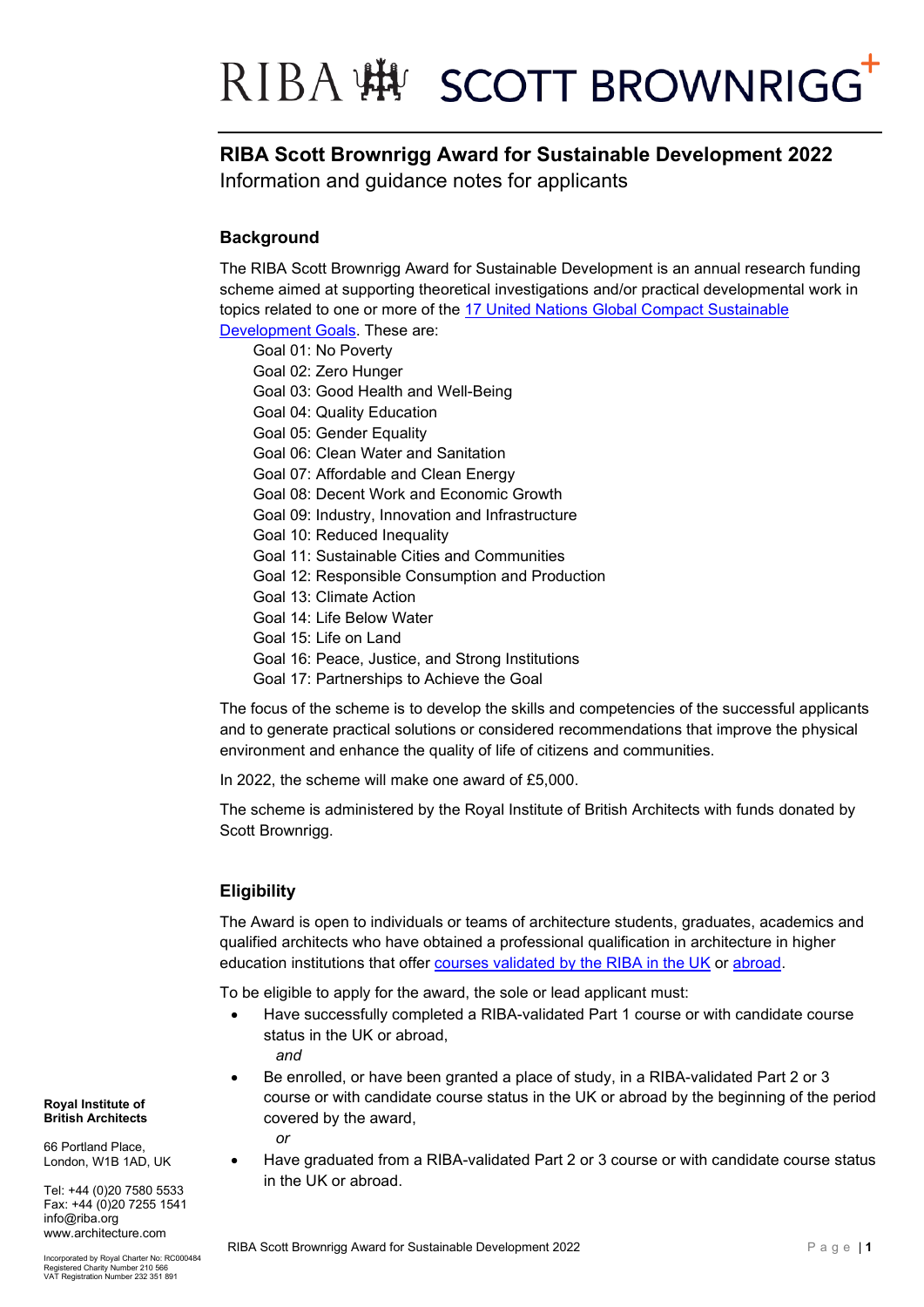# RIBA :# SCOTT BROWNRIGG

Group submissions that, in addition to the lead applicant, include individuals with academic and professional backgrounds that are not necessarily architecture-related, are welcomed, and so is the use of interdisciplinary research methodologies. However, in the case of such group submissions, the lead team member for the award must satisfy the eligibility criteria outlined above.

Employees of the RIBA, Scott Brownrigg, RIBA Board and Council members, and members of the RIBA Research Development Group will not be eligible to apply for the award.

#### **Assessment and Selection**

Applications will be assessed by a panel chaired by the Chair of the RIBA Research Development Group, which also include:

- The RIBA President or the RIBA Vice-President of Education and Learning;
- A guest assessor nominated by the RIBA President for their expertise in the field;
- A senior architect from Scott Brownrigg;
- A guest assessor nominated by Scott Brownrigg for their expertise in the field;
- A senior academic currently teaching at a RIBA validated Part 1 or Part 2 course in a UK or international school of architecture to be nominated for their expertise in the field by the Research Development Group in agreement with Scott Brownrigg;
- A member from the RIBA Research Development Group;

Applications will be assessed against evidence of the following criteria:

- Relevance and originality of the research topic;
- The maximum potential for the research output to advance the United Nations Global [Compact Sustainable Development Goals;](https://www.unglobalcompact.org/sdgs/17-global-goals)
- The candidate'(s') research ability, and their academic or professional competency in the field proposed;
- Thorough project planning, particularly regarding implementation of realistic time frames, and effective budget and resource management;
- Details of how the applicant(s) will benefit personally and professionally from the experience;
- Explanation of what the benefits of the research are to the architectural profession, as well as to the communities and individuals directly affected by the intended outputs of the research.

In the case of two equally good applications, preference will be given to applicants who are RIBA members.

#### **Application form guidance**

Sections 1 & 2: Research proposal and details

- All subsections must be completed.
- The maximum word count for each subsection is 300 words.

Section 3: Financial information

- All sections must be completed; if a section is not relevant, please note 'n/a' in the corresponding box.
- With regards the hourly rate for applicant's and assistant's time (if applicable), the RIBA requires the hourly rate for both to be at least the Living Wage, as defined by the [Living](https://www.livingwage.org.uk/)  [Wage Foundation](https://www.livingwage.org.uk/) for the UK: £11.05 in London and £9.90 outside London. This would apply to anyone aged 18 or over.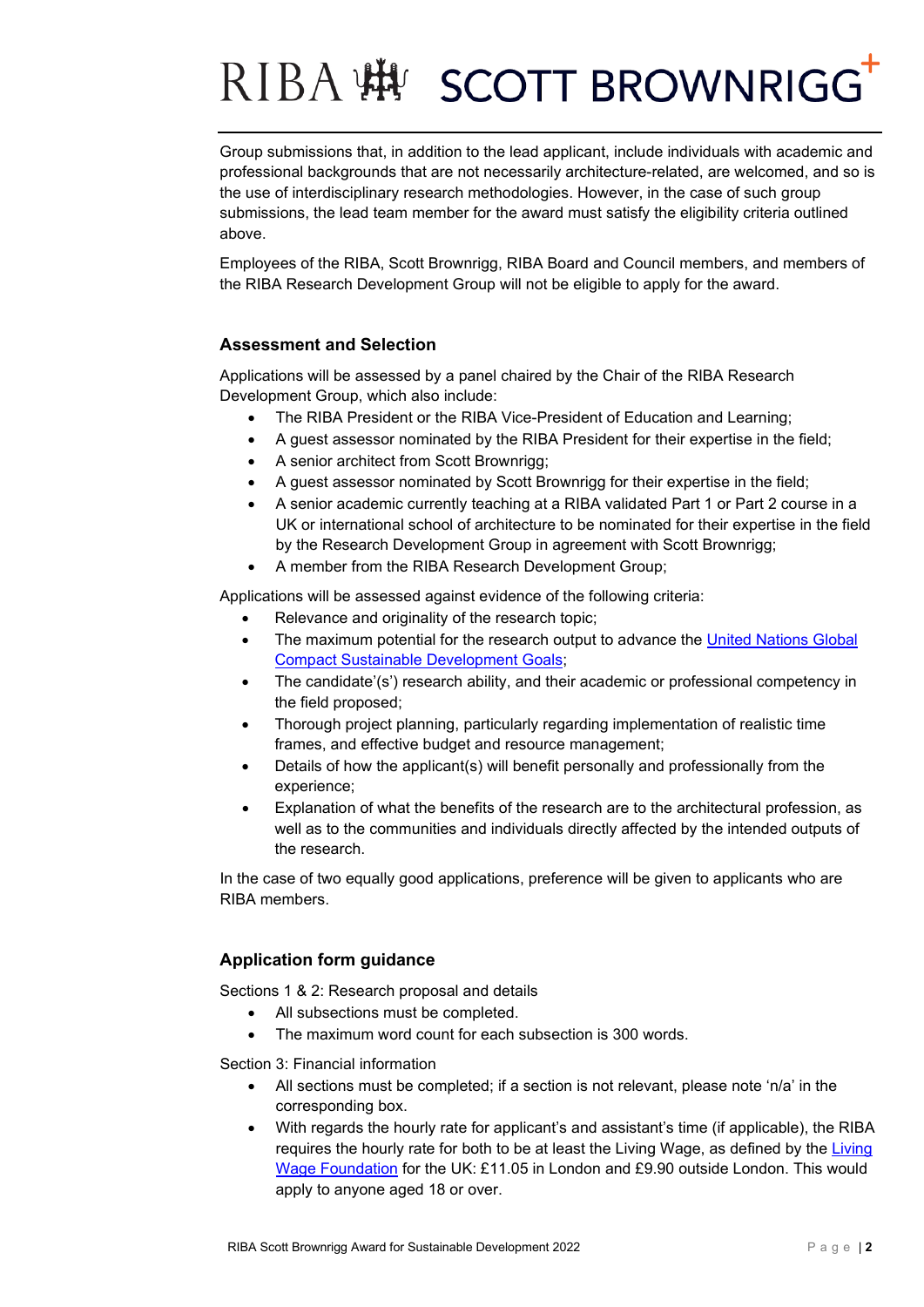# RIBA WHY SCOTT BROWNRIGG

Section 4: Personal details

- Individual and lead applicants should complete subsection 4A.
- If applying as a group, the 'lead' applicant will be the main contact for communication and payment purposes.
- Section 4B: an appropriate referee should be selected, and their details provided in the application form. The referee should be able to comment on the lead applicant's research ability, and their academic or professional competency in the field proposed.
- The remaining group members should complete their details in section 4C, copying and pasting this section to be completed with information for each individual involved.

#### **Terms of the award**

Successful projects should take place during a period of time of no less than 3 months and not exceeding 12 months.

The research project should be completed within one year of 1 October 2022.

Applicants may apply to, or be in receipt of, additional funding from other sources. In such cases, applicants are expected to reveal the sources of funding, their involvement in the research proposed, and if the planned research methodology, time frames, and outputs are expected to change as a consequence.

Payment of the award will be made to the successful applicant(s) in two instalments:

- 1. First instalment of 80% to be made when the award is announced subject to the recipient meeting the eligibility criteria;
- 2. Second instalment of 20% to be awarded after a rigorous and critically reflective written output has been produced and judged satisfactory by the award's assessment panel. This should incorporate evidence of all outputs listed in section 2 of the application form.

The award winner and lead/sole researcher is accountable for the conduct of the project including the conduct of the research, the use of funds and the proper financial management of the award, whether the project is carried out by him/her, project team members, or any other third party.

The award winner and lead/sole researcher must ensure that the funds are spent in a way that is consistent with the purpose set out in the application form, and carry out appropriate due diligence on any team member or any third parties used to deliver any part of the project.

The award winner and lead/sole researcher is responsible for ensuring that ethical issues relating to the project are identified and brought to the attention of the RIBA. These include:

- declaring any potential conflicts of interest in research identified at the point of application;
- undertaking a safety risk assessment in individual cases where health and safety may be an issue, and monitoring and auditing the actual arrangements made;
- ensuring that equality, diversity and inclusion are considered and supported at all stages throughout the research;
- being expected to have clear policies and processes in place consistent with good practice to prevent situations of bullying and harassment.

The successful applicant(s) will be required to submit a progress report halfway through the research (the RIBA officers will provide the necessary guidance and template documents to this end). The report must include, in addition to progress to date, the approximate date of completion. If, for any reason, it becomes clear that the research will take more than one year to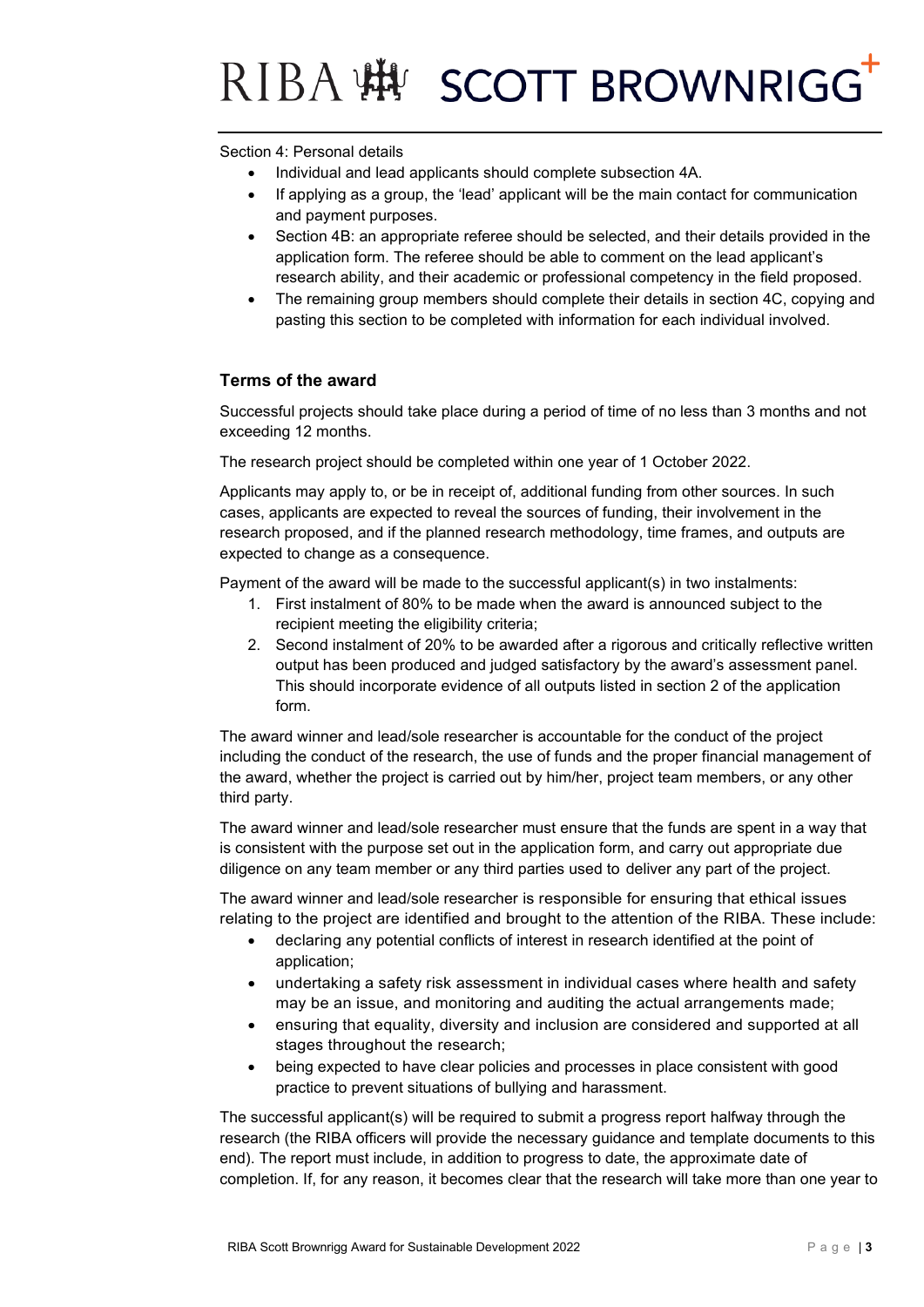### RIBA : 好 SCOTT BROWNRIGG

complete, the award winner should inform the RIBA immediately indicating a revised completion date.

A final report must be produced upon completion of the project and deemed satisfactory for the research to be concluded. This final document must provide detailed evidence of how the original objectives and aims were achieved, the impact of the deliverables generated as a result, and a self-reflection on the impact of the research methodology and outputs on the personal and professional development of the award winner(s), and how they benefit the architectural community.

The final report should be presented to the RIBA in a written digital format (such as Word or PDF), ready for online publication and dissemination. Where the final output is mainly of an audio-visual nature (such as drawings, photographs, films, aural recordings, etc), the report may be submitted in suitable formats (such as PDF, MP3, or MP4) as long as written supportive literature is attached (in Word or PDF). Two hard copies should also be submitted to the RIBA.

The final report, and any subsequent publications based on the research work supported by the award must acknowledge the receipt of the RIBA Scott Brownrigg Award for Sustainable Development and the year of the award.<sup>[1](#page-3-0)</sup>

To retain access to the final instalment of the award, the research must be completed within two years of the announcement of the winners in September. Should the research project not be completed and only the initial payment claimed, any unspent monies will revert to the restricted fund created by the RIBA for this award and used to fund subsequent application cycles. In such circumstances, the institution/employer affiliated to the recipient will be barred from submitting applications to this scheme for a period of two years.

The award winner and lead/sole researcher is accountable for funds dispersed and is responsible for the timely and accurate submission of a final expenditure statement within 2 weeks of the end of the award period. Once an expenditure statement has been received and the expenditure incurred has been reconciled against payments made, it will be considered as final. Award winners must keep receipts of payments to justify the approved expenditure. Any unspent funds must be returned to the RIBA to be reinvested into a subsequent application cycle for the award.

Where possible, the RIBA will facilitate introductions between applicants and organisations, networks and potential mentors that align with the interests of the applicant and the projects they have proposed.

Successful applicants will be offered the option to network with specialists from Scott Brownrigg's Design Research Unit during their research; however, they will not be discriminated against should they decline the offer on the grounds of wishing to avoid potential research funding bias.

Once the research is deemed successfully complete, the award winners will be offered the option to share their research findings at a suitable event at one of Scott Brownrigg's offices and/or at the RIBA. These events could range from small seminars to public lectures, and potentially contribute to the launch and/or promotion of a subsequent annual cycle of applications.

<span id="page-3-0"></span><sup>1</sup> Examples of acknowledgment are 'Part of the research conducted to write this presentation was made possible with funding from the 2022 RIBA Scott Brownrigg Award for Sustainable Development' or 'The author(s) wish(es) to acknowledge that this article was made possible with funding from the RIBA Scott Brownrigg Award for Sustainable Development, which they won in 2022'.